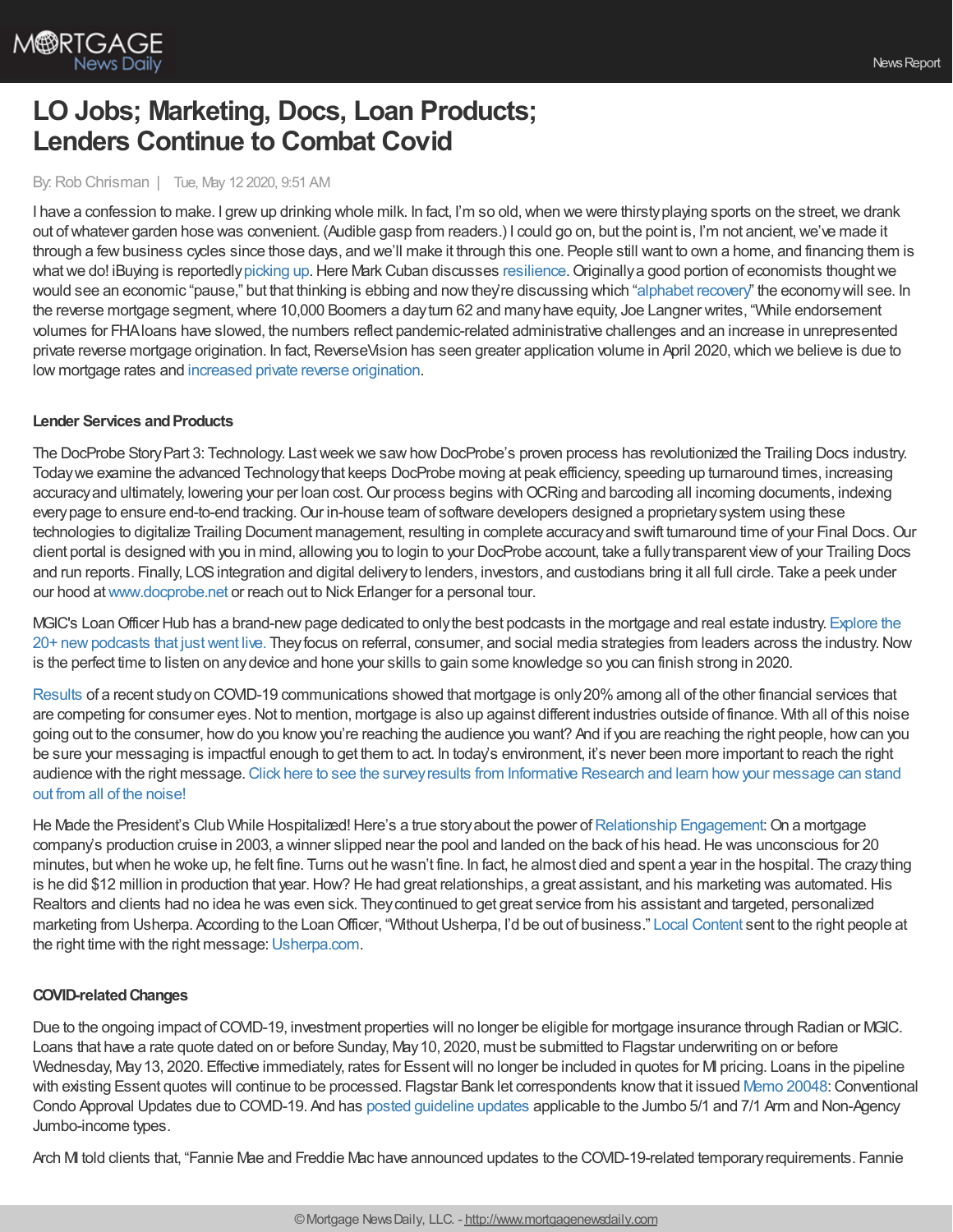

Mae updated Lender Letters LL-2020-03 and LL-2020-04, and Freddie Mac issued Bulletin 2020-14. Both Fannie Mae and Freddie Mac have announced that all temporary requirements and flexibilities set to expire with loan applications through May 17, 2020, will be extended through June 30, 2020. Read a full overview of Arch M's position on the Agencies' changes in our latest Customer Announcement, CA 2020-05."

With CB20-26 Chase Correspondent COVID-19 Update - Non-Agency Self-Employed DTI, EPD Flexibility and Delinquent Payment History, Chase is now requiring a Non-Agency Self-Employed Maximum DTI of 35.00%, but offering temporary Early Payment Default (EPD) Flexibility, and spells out its policyon delinquent payment history.

First Community Mortgage issued Wholesale [Announcement](https://kc.fcmpartners.com/wp-content/uploads/2020/04/2020-18-Wholesale-Announcement.pdf) 2020-18: Updates to COVID-19 Flexibility for VA and Conventional Guidelines. And issued Correspondent [Announcement](https://kc.fcmpartners.com/wp-content/uploads/2020/04/2020-16-DC-Announcement.pdf) 2020-16: Updates to COVID-19 Flexibility for VA and Conventional Guidelines.

Want to know/hear howa well-known investor was financiallyhit during the 1st quarter? [Redwood](http://www.redwoodtrust.com/file/Index?KeyFile=403914083) Trust released its results Thursday.

For the wholesale channel, PRMGis discontinuing the Housing Authority/Bond Down Payment Assistance programs apart from the Chenoa product. The Chenoa productwill still be available. Additionally, standalone down payment assistance (DPA) programs are still eligible to be used in conjunction with our standard agencyand government products. Approved standalone DPAprograms can be found on the Resource Center or [here.](http://www.eprmg.net/ResourceCenter/PoliciesProceduresInformation/PRMG%20DPA%20List.pdf) To request approval for a newstandalone DPAprogram, please followthe process as outlined on the DPA submission checklist, which can be found on the Resource Center or [here.](http://www.eprmg.net/ResourceCenter/GeneralForms/DPA%20Approval%20Submission%20Form.pdf) Note this only applies to certain Housing Authority/Bond Down Payment Assistance products. As a reminder, CalHFA was previously discontinued for the wholesale channel.

## **Capital Markets**

Jobs and housing drive our economy, and recent economic **data fromearlyMayhas confirmedthe extent of the economic toll of shelter inplace andthe resultingshutdownof manybusinesses**. The Bureau of Labor Statistics' Employment Situation Summaryreport showed payrolls declined bya record 20.5 million in April and the unemployment rate jumped to 14.7 percent; a post-World War II high. U-6 unemployment was 22.8 percent. Employment in leisure and hospitality declined by 7.7 million, or roughly 47 percent of workers in that sector of the economy.Given the significant number of lower-wage workers laid off, average hourlyearnings increased \$1.34 to \$30.01 during the month. Additionally we saw the first large retail companies announce bankruptcies during the first week of May and other larger companies announce significant layoffs. Initial applications for unemployment insurance declined, but remained near historic highs, suggesting that labor data will remain dire in May. Many states began relaxing shelter in place orders in early May and the financial markets have shrugged off much of the historicallybad data on hopes that signs of a rebound will surface soon.

The latestweeklyinstallment of the MBAforbearance surveyshowed that total **loans inforbearance as percent of servicingportfolio volume as of May3 rose to7.91 percent** from 7.54 percent the previous week. Fortunately, the pace of forbearance growth has slowed, for now. According to separate data from Black Knight, 225,000 more borrowers took advantage of government and bank mortgage forbearance programs lastweek, bringing the total of homeowners not making their monthlypayments to nearly4.1 million, as of May7. The rate of increase in forbearance requests slowed to 5.8 percent from 12.8 percent the previous week. BenGraboske, president of Black Knight, said, "what remains an open question at this point is to what degree forbearance requests will look like at the beginning of May when the next round of mortgage payments become due, and with nearly30 million Americans newlyunemployed in the last month." Under the government mortgage bailout that is part of the CARES Act, borrowers can initially miss payments for up to 90 days and can then apply for extensions of up to a year. The Mortgage Bankers Association also said it expects the share of loans in forbearance will continue to grow, particularlyas new mortgage payments come due this month.

Looking at the bond market, itwas a relativelyquiet dayfor market headlines yesterday. The morning was filled with talk of a newstimulus package out of Washington, again above a trillion dollars,which would include moneyfor state and local governments and more direct payments to Americans. **The afternoonwas filledwithtalk fromChina callingfor the invalidationandrenegotiationof the phase one trade deal** due to U.S. rhetoric, and China Vice Chair Liu admitted China hasn't met U.S. purchase demands as outlined in the original deal. And more than a dozen European countries eased their lockdown restrictions.U.S. Treasuries pulled back across the curve (the 10 year yield closed the day+4 bps to 0.72 percent) as investors assessed the impact of reopenings at home and abroad.

Today's economic calendar got under way before the open with the NFIB Small Business Activity Index for April (-5.5 to "90.9"). We've also received the April CPI report (-.8 percent, core -.4 percent). Later todaybrings Redbook same store sales for the week ending May9, a laundrylist of virtual Fed speakers (Minneapolis' Kashkari, St. Louis' Bullard, Fed Vice Chair Quarles, Philadelphia's Harker, and Cleveland's Mester), a \$32 billion Treasuryauction of new10-year notes, and the April budget deficit. **The NYFedwill conduct two FedTrade purchase operations totalingupto\$4.875 billion**starting with \$1.625 billion UMBS15 2 percent and 2.5 percent followed byup to \$3.25 billion UMBS30 2.0 percent through 3.0 percent. We begin the day with Agency MBS prices worse/down a few ticks and the 10-year yielding .71 percent.